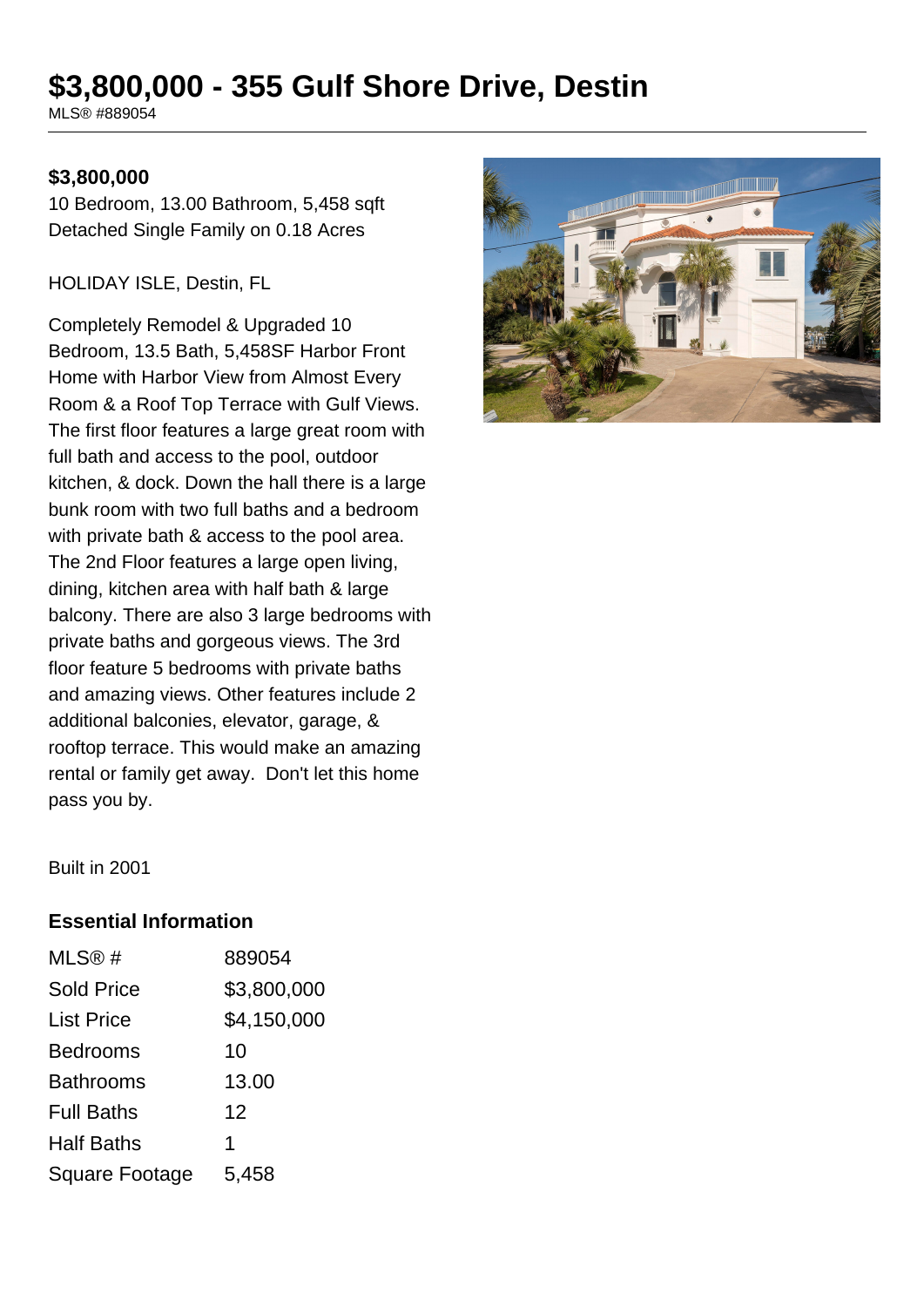| Acres             | 0.18                          |
|-------------------|-------------------------------|
| <b>Year Built</b> | 2001                          |
| <b>Type</b>       | <b>Detached Single Family</b> |
| Sub-Type          | <b>Detached Single Family</b> |
| <b>Style</b>      | Mediterranean                 |
| <b>Status</b>     | Sold                          |

# **Community Information**

| Address      | 355 Gulf Shore Drive |
|--------------|----------------------|
| Area         | 14 - Destin          |
| Subdivision  | <b>HOLIDAY ISLE</b>  |
| City         | Destin               |
| County       | Okaloosa             |
| <b>State</b> | FL.                  |
| Zip Code     | 32541                |

# **Amenities**

| Amenities             | Beach, Deed Access, Fishing, Leasehold, Waterfront  |
|-----------------------|-----------------------------------------------------|
| <b>Utilities</b>      | Gas - Natural, Public Sewer, Public Water, TV Cable |
| <b>Parking Spaces</b> | 2                                                   |
| Parking               | Garage, Oversized                                   |
| # of Garages          | 2                                                   |
| Is Waterfront         | Yes                                                 |
| Waterfront            | Harbor, Shore - Seawall, Unit Waterfront            |
| Has Pool              | Yes                                                 |
| Pool                  | Pool - In-Ground, Private                           |

# **Interior**

| <b>Interior Features</b> | Breakfast Bar, Built-In Bookcases, Ceiling Crwn Molding, Ceiling Raised,<br>Elevator, Floor Marble, Floor Tile, Furnished - All, Kitchen Island,     |
|--------------------------|------------------------------------------------------------------------------------------------------------------------------------------------------|
|                          | Lighting Recessed, Newly Painted, Pantry, Renovated, Shelving, Split                                                                                 |
|                          | Bedroom, Washer/Dryer Hookup, Window Treatment All, Woodwork                                                                                         |
|                          | Painted                                                                                                                                              |
| Appliances               | Cooktop, Dishwasher, Disposal, Ice Machine, Microwave, Oven Self<br>Cleaning, Range Hood, Refrigerator W/IceMk, Smoke Detector, Wine<br>Refrigerator |
| Heating                  | Heat Cntrl Electric, Heat Pump A/A Two +                                                                                                             |
| Cooling                  | AC - 2 or More, AC - High Efficiency, Ceiling Fans, Water Heater - Two +                                                                             |
| # of Stories             | 3                                                                                                                                                    |